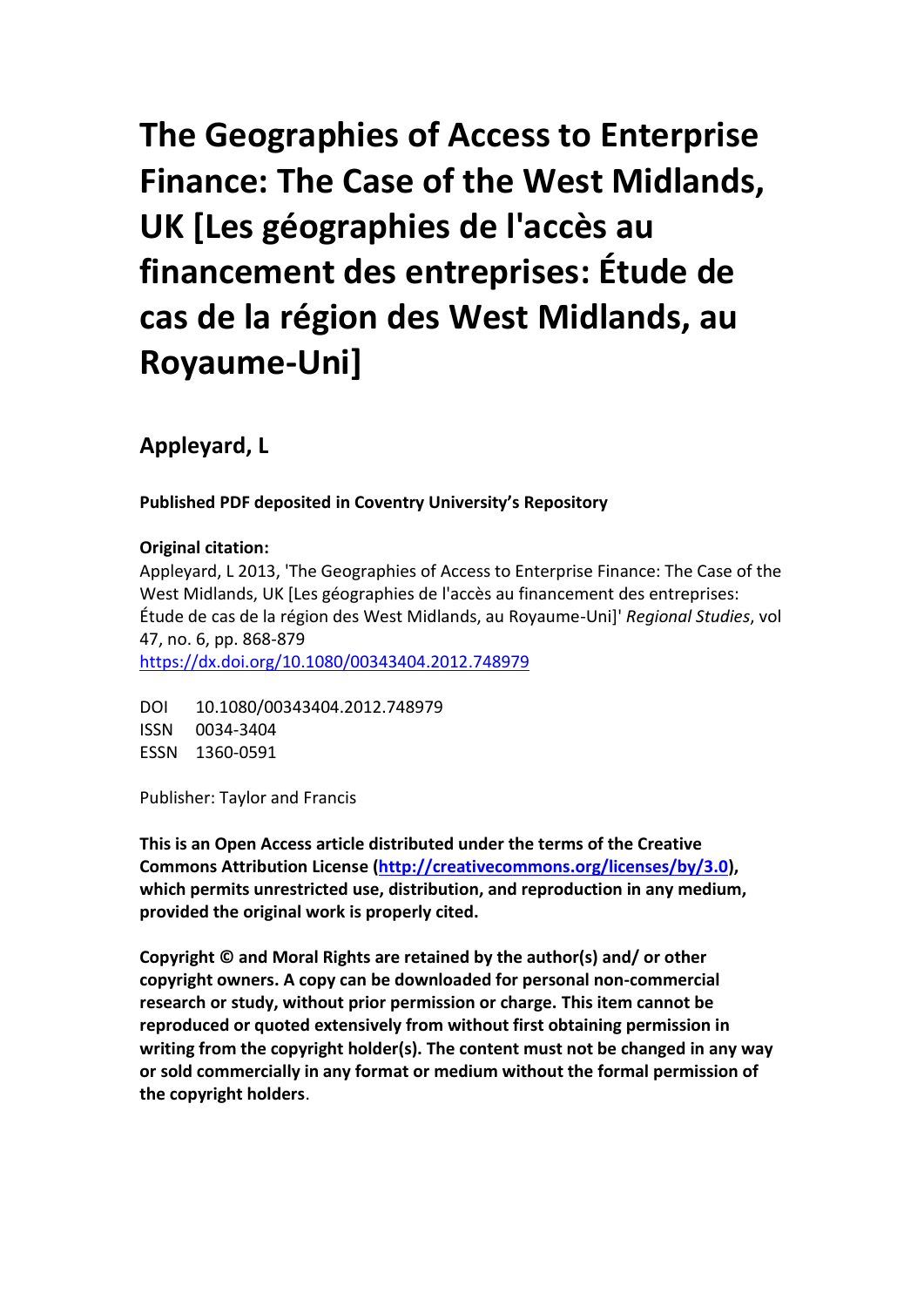

**Regional Studies**



**ISSN: 0034-3404 (Print) 1360-0591 (Online) Journal homepage:<http://www.tandfonline.com/loi/cres20>**

## **The Geographies of Access to Enterprise Finance: The Case of the West Midlands, UK**

**Lindsey Appleyard**

**To cite this article:** Lindsey Appleyard (2013) The Geographies of Access to Enterprise Finance: The Case of the West Midlands, UK, Regional Studies, 47:6, 868-879, DOI: [10.1080/00343404.2012.748979](http://www.tandfonline.com/action/showCitFormats?doi=10.1080/00343404.2012.748979)

**To link to this article:** <http://dx.doi.org/10.1080/00343404.2012.748979>

<u>ය</u>

Regiona

© 2013 The Author(s). Published by Routledge



Published online: 08 Jan 2013.

[Submit your article to this journal](http://www.tandfonline.com/action/authorSubmission?journalCode=cres20&show=instructions)  $\mathbb{Z}$ 

| <b>III</b> Article views: 1387 |  |
|--------------------------------|--|
|                                |  |



 $\overrightarrow{Q}$  [View related articles](http://www.tandfonline.com/doi/mlt/10.1080/00343404.2012.748979)  $\overrightarrow{C}$ 



 $\mathbb{C}$  [Citing articles: 7 View citing articles](http://www.tandfonline.com/doi/citedby/10.1080/00343404.2012.748979#tabModule)  $\mathbb{C}$ 

Full Terms & Conditions of access and use can be found at <http://www.tandfonline.com/action/journalInformation?journalCode=cres20>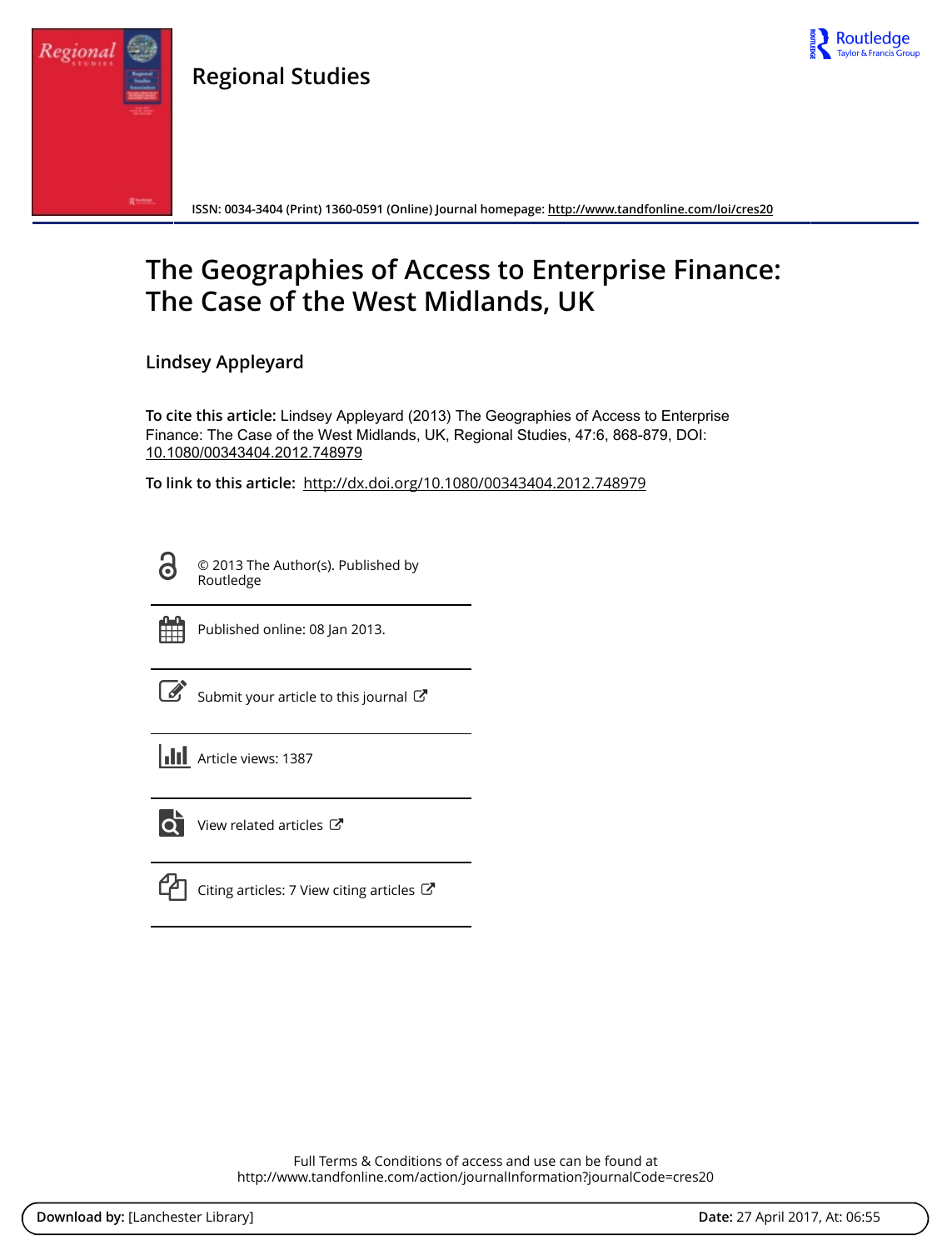# The Geographies of Access to Enterprise Finance: The Case of the West Midlands, UK

## LINDSEY APPLEYARD

Centre for Household Assets and Savings Management (CHASM), Muirhead Tower, 8th Floor, University of Birmingham, Edgbaston, Birmingham B15 2TT, UK. Email: l.j.appleyard@bham.ac.uk

(Received December 2009: in revised form October 2012)

APPLEYARD L. The geographies of access to enterprise finance: the case of the West Midlands, UK, Regional Studies. Whilst there is a long history of credit rationing to small and medium-sized enterprises (SMEs) in the UK, the financial crisis has seen banks retreat further from lending to viable SMEs due to a reassessment of risk and lack of available capital. In so doing, the credit crunch is thought to be creating new geographies of financial exclusion. This paper explores the financial inclusion of enterprise through community development finance institutions (CDFIs) which provide loan finance to firms at the commercial margins in the West Midlands, UK. The paper concludes that CDFIs could partially address the financial exclusion of enterprise as an additional, alternative source of finance to that of mainstream banks.

Financial crisis Financial exclusion Community development Enterprise

APPLEYARD L. 企业融资管道的地理:英国西密德兰的案例研究,区域研究。在英国,中小企业(SMEs)的信贷配给 已历史久远,但在金融危机中,银行却因对于风险的再评估以及缺乏可运用的资本,因而进一步紧缩对可行的中小 型企业的借贷。于此,信贷紧缩被认为创造了新的金融排斥性地理。本文透过提供金融借贷给英国西密德兰商业边 陲地带企业的社区发展金融机构(CDFIs)来探讨对企业的金融包容。本文结论道:CDFIs 做为主流银行之外的一个 额外、替代性金融管道,可以部分处理对企业的金融排斥性。

金融危机 金融排斥性 社区发展 企业

APPLEYARD L. Les géographies de l'accès au financement des entreprises: étude de cas de la région des West Midlands, au Royaume-Uni, Regional Studies. Alors que le rationnement du crédit aux petites et moyennes entreprises (Pme) est de longue date au Royaume-Uni, le choc financier a vu les banques abandonner davantage leurs engagements de prêt aux Pme solvables suite à une réévaluation du risque et faute de capitaux disponibles. Par la suite, on considère que le resserrement du crédit s'accompagne des nouvelles géographies de l'exclusion financière. Cet article cherche à examiner l'inclusion financière de l'entreprise par le biais des institutions financières de développement communautaire (Community Development Finance Institutions: CDFI) qui fournissent des garanties de crédit aux entreprises aux marges commerciales dans les West Midlands, au Royaume-Uni. En guise de conclusion, l'article affirme que les CDFI, en tant qu'une autre source de financement complémentaire à celle des banques commerciales, pourraient faire face en partie à l'exclusion financière de l'entreprise.

Choc financier Exclusion financière Développement communautaire Entreprise

APPLEYARD L. Geografien der Verfügbarkeit von Unternehmensfinanzierung: der Fall der West Midlands in Großbritannien, Regional Studies. Die Rationierung von Darlehen an kleine und mittelständische Unternehmen (KMU) hat in Großbritannien lange Tradition, doch seit der Finanzkrise scheuen die Banken auch vor Darlehen an finanziell solide KMU zurück, da die Risiken neu bewertet werden und nicht ausreichend Kapital zur Verfügung steht. Hierdurch scheint die Kreditkrise neue Geografien der finanziellen Ausgrenzung zu erzeugen. In diesem Beitrag wird die finanzielle Eingliederung von Unternehmen mit Hilfe der Community Development Finance Institutions (CDFIs) untersucht, die Darlehen für wirtschaftlich marginalisierte Firmen in der britischen Region West Midlands finanzieren. Das Fazit lautet, dass CDFIs als zusätzliche bzw. alternative Finanzierungsquelle zu den etablierten Banken die finanzielle Ausgrenzung von Firmen teilweise lindern könnten.

Finanzkrise Finanzielle Ausgrenzung Gemeinschaftsentwicklung Firmen

APPLEYARD L. Las geografías del acceso a la financiación de empresas: el caso de West Midlands, RU, Regional Studies. Aunque el racionamiento del crédito para pequeñas y medianas empresas (pymes) en el Reino Unido tiene una larga tradición, la crisis financiera ha llevado a los bancos a reducir los préstamos a las pymes sólidas debido a una revaloración de los riesgos y falta de capital disponible. Por este motivo, parece ser que la crisis del crédito está creando nuevas geografías de exclusión económica. En este artículo analizo la inclusión financiera de empresas a través de las instituciones financieras para el desarrollo de los municipios

© 2013 The Author(s). Published by Routledge.

This is an Open Access article distributed under the terms of the Creative Commons Attribution License (http://creativecommons.org/licenses/by/3.0), which permits unrestricted use, distribution, and reproduction in any medium, provided the original work is properly cited. The moral rights of the named author(s) have been asserted. http://www.regionalstudies.org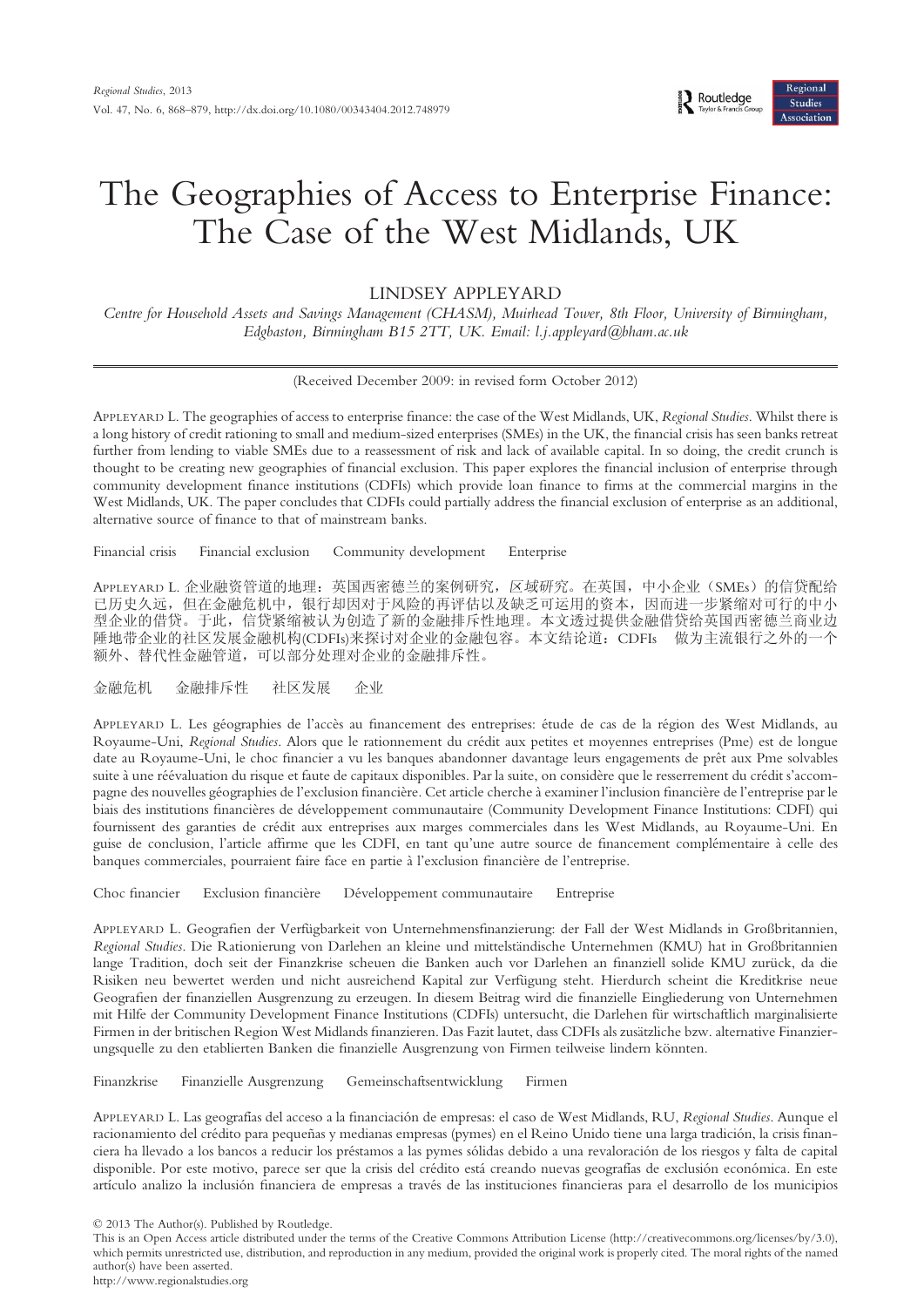(CDFI) que ofrecen financiación para préstamos a empresas comercialmente marginalizadas de West Midlands, Reino Unido. Concluyo el artículo sosteniendo que las CDFI podrían solucionar parcialmente el problema de la exclusión financiera de las empresas como una fuente adicional y alternativa de financiación en vez del sistema bancario clásico.

Crisis financiera Exclusión financiera Desarrollo de la comunidad Empresas

JEL classifications: G10, G28, G29, H81

#### INTRODUCTION

There is a growing literature on the financial crisis which began in 2007 (AALBERS, 2009a; DYMSKI, 2009; FRENCH et al., 2009; HALLSWORTH and SKINNER, 2008; LANGLEY, 2008; LEE et al., 2009; MARTIN, 2011; SIDAWAY, 2008; WAINWRIGHT, 2009; WOJCIK, 2009; WYLY et al., 2009). Whilst these debates within economic geography, economics and political economy have largely considered the relationships between financialization and individuals, less attention has been paid to the important issue of access to enterprise finance. This is surprising as firms have experienced particular challenges in accessing affordable mainstream finance since the start of the credit crunch (BANK OF ENGLAND (BOE), 2010; HM TREASURY (HMT) and DEPARTMENT FOR BUSINESS, INNOVATION AND SKILLS (BIS), 2010; SMITH, 2010). It is believed that many microenterprises and small and medium-sized enterprises (SMEs) that were once considered viable and bankable by mainstream financial institutions have been excluded from accessing finance since 2007 and continue to be excluded from accessing affordable, mainstream finance (PIMLOTT, 2009; SUNDERLAND, 2009, p. 1). Mainstream financial institutions' unwillingness to lend to individuals and businesses due to the lack of available capital and risk aversion is creating new and greater geographies of financial exclusion (FRENCH et al., 2009). In so doing, the financial exclusion of SMEs may have serious implications for economic recovery and future economic growth, particularly when these firms make up a significant proportion of the UK's private sector employment (ECONOMIST, 2009, 2010; HMT and BIS, 2010). This paper seeks to extend debate on the financial crisis and the geographies of money and finance literature by exploring how the withdrawal of mainstream credit in the UK has redefined the concept of financial exclusion of enterprise, and the role that community development finance institutions (CDFIs) (which provide access to finance for enterprises in underserved markets) alongside a Community Reinvestment Act (CRA) may play in providing one solution to the increasingly significant finance gap.

The paper is structured as follows. The next section explores the mainstream finance gap and the significance of access to finance for enterprise, particularly since the start of the 2007 credit crunch. The third section highlights how CDFIs aim partly to fill the finance gap left

behind by mainstream financial institutions' withdrawal from disadvantaged areas prior to the financial crisis and how since the 2007 credit crunch CDFIs are providing additional sources of finance to 'a new class of financially [...] excluded' (FRENCH et al., 2009, p. 295). The fourth section discusses current access to finance policies linked to CDFIs and the potential for introducing a CRA. The fifth section outlines the context of CDFIs within the West Midlands region of the UK, how they are providing a legitimate solution to the problems created by market failures prior to and during the financial crisis for viable yet excluded enterprises, and how a CRA could fill the finance gap further. The final section concludes that amidst this current financial uncertainty there are opportunities for enterprise to overcome barriers to finance via CDFIs which contribute towards a more financially inclusive landscape, stimulating economic growth and creating and/or preserving jobs in the process.

#### THE MAINSTREAM FINANCE GAP AND THE FINANCIAL EXCLUSION OF ENTERPRISE

Enterprise has been highly valued by successive UK governments (BOLTON, 1971; MACMILLAN, 1931; RADCLIFFE, 1959; WILSON, 1979). Despite this, there is a long history of a small firm finance gap in the UK where banks fail to lend to viable businesses (BOLTON, 1971; MACMILLAN, 1931; RADCLIFFE, 1959; WILSON, 1979). SMEs continue to be considered as the lifeblood of the economy. Indeed, the current UK coalition government believes at this time of economic uncertainty that:

we need a[n economic] recovery led by sustained expansion in the private sector, […] Small and growing businesses are a vital part of the economic recovery.

(Vince Cable, Secretary of State for Business, Innovation and Skills, and George Osborne, Chancellor of the Exchequer, cited in HMT and BIS, 2010, p. 3)

Despite the political rhetoric in support of SMEs, such enterprises have often found accessing finance a challenging process. This issue has become increasingly acute as a result of the recent credit crunch.

The UK finance gap that existed prior to the 2007 financial crisis in the supply and demand of loan finance for commercial and social enterprises (BOE,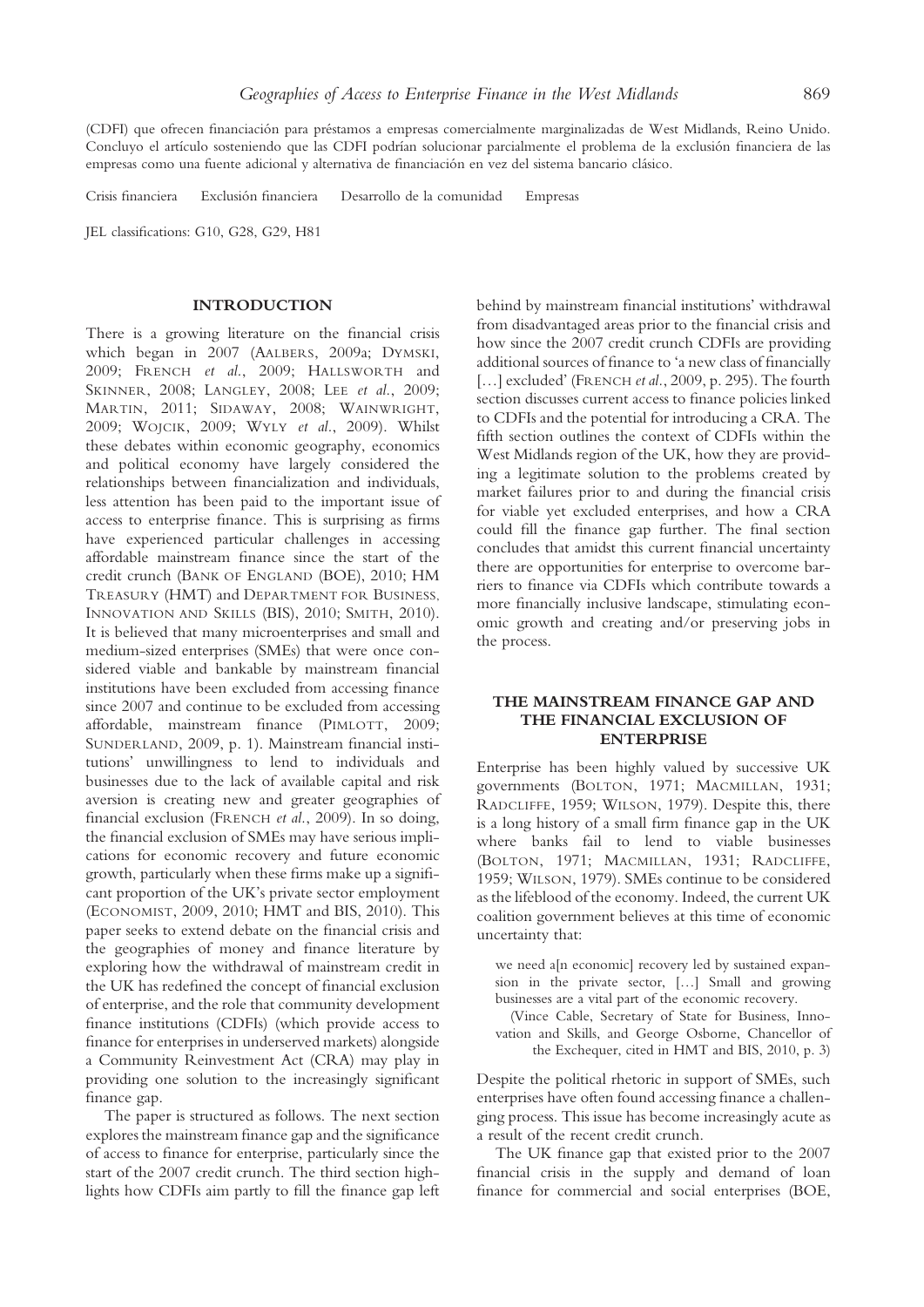2000, 2003; MAYO et al., 1998; STOREY, 1994) has become even deeper with many SMEs experiencing financial exclusion that were previously considered viable (BOE, 2010; SMITH, 2010). UK mainstream banks have withdrawn further from widespread lending as they have lost the ability to lend capital due to a reassessment of risk (WAINWRIGHT, 2009). Whilst this 'flight to quality' is a feature of earlier recessions (LEYSHON and THRIFT, 1994, 1995), without affordable access to finance enterprises are unlikely to prosper, provide jobs and contribute towards economic growth.

Financial exclusion is broadly defined as lack of access to affordable financial products and services (DYMSKI, 2005). Financial exclusion has (until the recent credit crunch) been particularly prevalent in disadvantaged areas (MAYO et al., 1998), to the extent that there was 'a systemic development of the geography of financial exclusion in the UK' (BRYSON and BUTTLE, 2005, p. 286). LEYSHON (2009, p. 155) has more recently considered the multidimensional nature of financial exclusion in the following five ways: 'access exclusion', for example, branch closure in moderate and lowincome areas; 'condition exclusion', for example, whereby customers are rejected by credit scoring systems; 'price exclusion', for example, affordable finance; 'marketing exclusion', for example, targeting 'potentially profitable socio-demographic groups'; and 'self-exclusion', for example, where customers do not apply for finance as they: presume they will be denied, lack product awareness or due to cultural norms such as those who follow Sharia law (LEYSHON et al., 2004; POLLARD and SAMERS, 2007). In the current financial crisis mainstream financial institutions may be exacerbating access and price exclusion through the use of condition tightening and credit scoring (BOE, 2010) creating a more widespread geography of financial exclusion across the UK.

There has been a recent shift towards condition tightening by banks to exclude enterprises from accessing finance. This is due to banks' lack of capital which could deteriorate further under new Basel III rules and reduce their propensity to take risks (WEARDEN, 2010). Mainstream financial institutions continued failure to offer affordable credit facilities to small businesses, particularly in deprived neighbourhoods, represents market failure and credit rationing. This is, in part, the result of mainstream banks assessment of risk through the use of credit scoring which in effect red-lines areas in which not to lend to increase the rewards and mitigate risk in loans being defaulted (LEYSHON and THRIFT, 1999). The use of credit scoring has arguably exacerbated 'access' financial exclusion as banks had become increasingly risk averse prior to the credit crunch (LEYSHON and THRIFT, 1999; LEYSHON, 2009). The global financial crisis is believed to be intensifying such difficulties in accessing finance (SEAGER, 2009; SUNDERLAND, 2009) thereby creating

'a new class of financially (re)excluded' (FRENCH et al., 2009, p. 295). For example, businesses that successfully applied for finance in 2007 may not be able to access that same funding now as the mainstream lenders' assessment of risk and clients that are considered viable has changed (OFFICE OF NATIONAL STATISTICS (ONS), 2011a). Research by the UK Office of National Statistics (ONS, 2011a) shows greater demand for finance between 2007 and 2010 (35–42% of SMEs sought loan finance). Of those SMEs that sought loan finance, the majority approached banks. In 2007, 90% of loan finance applications to banks were successful. This fell to 65% in 2010. In effect due to the increasing numbers of businesses seeking finance, more businesses were refused finance. Many of those that have been refused business finance may use personal lending to finance their business in the form of personal finance or financial support from family and friends (SMITH, 2010). In effect, mainstream enterprise lending, or the lack of, has created greater inequality between those that are bankable and those considered unbankable, exacerbating uneven access to finance and creating new geographies of financial exclusion.

#### FILLING THE FINANCE GAP: COMMUNITY DEVELOPMENT FINANCE INSTITUTIONS (CDFIS)

Additional financial providers such as CDFIs have become instrumental in providing financial products and services to excluded yet viable individuals and firms (APPLEYARD, 2011; BRYSON and BUTTLE, 2005). The role of CDFIs is to fill the spaces which the mainstream financial providers do not fill. UK CDFIs were one of the 1997 UK Labour government financial inclusion strategies which aimed to stimulate and support financially excluded enterprises in disadvantaged areas through providing loans and business support as deprived areas have least access to finance (NATIONAL STRATEGY FOR NEIGHBOURHOOD RENEWAL (NSFNR), 1999). In this way, CDFIs were considered an additional vehicle for the supply of debt finance to enterprise rather than simply an alternative source of finance (FULLER and JONAS, 2003).

CDFIs were originally established partly to target and serve the financially excluded by providing access to credit and, in doing so, to contribute to overcoming financial exclusion in which individuals and firms are denied access to various forms of financial products and loans for business start-ups and firms wanting to invest in developing their business activities (BRYSON and BUTTLE, 2005). CDFIs work to a double bottom line by realizing social as well as financial objectives and can be defined as independent finance institutions that provide capital and support to empower individuals or organizations at the edge of commercial margins to develop opportunity and wealth in disadvantaged areas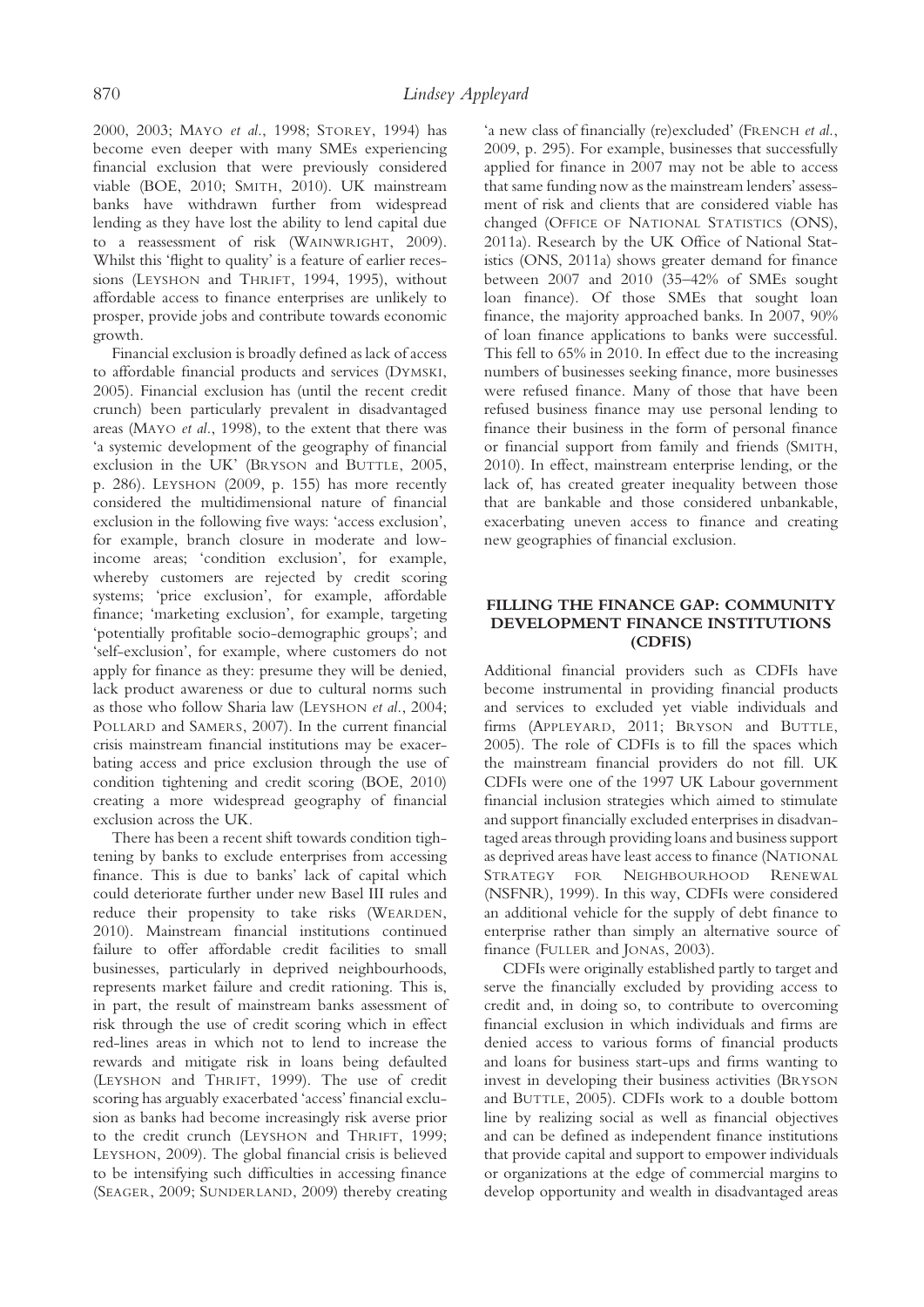(APPLEYARD, 2011). These institutions are involved in higher-risk lending as they lend to viable businesses that banks feel unable to lend to and can do so through receiving policy guarantee funds to underwrite the risk. Consequently, CDFIs often have to manage relatively high default rates. They use lending criteria developed in mainstream financial institutions but modify the criteria to target financially excluded enterprises and to include social criteria to reach their double bottom line (BRYSON and BUTTLE, 2005). CDFIs can offer enterprises access to affordable credit because of their assessment of the clients through old-fashioned relationship banking methods and enhanced due diligence to determine the risk–reward ratio on an application by application basis rather than credit scoring (BRYSON and BUTTLE, 2005). In this way:

too low a risk will exclude too many firms from the [... CDFIs] funds while too high a risk will threaten the [… CDFIs] long term future.

(BRYSON and BUTTLE, 2005, p. 279)

In other words, CDFIs aim to be sustainable but their double bottom line means that there may be tension between their social and financial objectives in actually achieving it. Loans sanctioned by CDFIs are re-lent on repayment which multiplies economic wealth in the local community (BRYSON and BUTTLE, 2005). CDFIs are driven by reinvesting surplus into the business, community or to support their mission instead of being motivated by maximizing profit for their own benefit (BOE, 2003). In this way, CDFIs can maximize social impact by operating revolving loan funds using public support to underwrite risk.

There is currently an unequal geography of CDFI provision as many CDFIs have been established ad-hoc and identified by local needs (APPLEYARD, 2011; BRYSON and BUTTLE, 2005). For example, CDFIs serve different markets such as start-up businesses, women, ethnic minorities and particular disadvantaged geographical areas. Whilst this approach is designed to reach those who are the most financially excluded, there may be other viable SMEs that do not fit the lending criteria set by their local CDFI which means that they may remain financially excluded. With relatively high default rates and a current gap in the provision of policy guarantee funds to the CDFI sector, the result is that CDFIs only contribute to overcoming financial exclusion in some parts of the UK with the exception of a few national CDFIs for particular groups, for example, young people can access loans from The Prince's Trust. Due to their double bottom line, CDFIs are highly complex and so tensions within their operations will always exist (BRYSON and BUTTLE, 2005). They aim to be financially viable and consequently do not finance extremely high-risk business propositions. This means that financially excluded firms which operate below the lending threshold set by CDFIs will remain financially excluded.

It is difficult to assess the true size and scale of the finance gap, but given the scale and depth of the crisis in the UK, it is probable that demand exceeds supply (ONS, 2011a). With the availability of funds for CDFIs from the UK government supported by the Phoenix Fund (which ran from 1999 to 2006), it was assumed that as an additional vehicle of finance CDFIs would help to resolve the issue of financial exclusion of enterprise from commercial sources of finance. It is ironic then that as with their customers, CDFIs can and are experiencing financial exclusion, as information asymmetries exist between CDFIs and mainstream financial institutions. This makes it challenging for most CDFIs to secure finance other than grants and charitable donations for their operations (BRYSON and BUTTLE, 2005). In this way, CDFIs have to justify that they are both reaching the financially excluded and are financially viable. Yet, they cannot reach significant geographical scale without additional resources such as public funding to cover risk which is increasingly difficult to secure.

Access to finance for enterprise is an increasingly significant issue for many UK SMEs, particularly since the credit crunch. Whilst CDFIs originally emerged in response to the withdrawal of mainstream financial provision for SMEs in disadvantaged areas, more recently they are experiencing increasing demand from financially excluded enterprises that were once considered viable by banks in relatively affluent areas. As such, the concept of financial exclusion is being redefined and as a result the UK CDFI sector has widened its remit to respond to the particular problems caused by the financial crisis.

#### ACCESS TO FINANCE POLICIES

One impact of the financial crisis has been the financial exclusion of enterprises that were once considered viable by mainstream financial institutions. The UK coalition government is supportive of private sector enterprise and is pressurizing banks to lend to enterprises for them to start-up or grow (DEPARTMENT FOR BUSINESS, INNOVATION AND SKILLS (BIS), 2012; HMT, 2011; INDEPENDENT COMMISSION ON BANKING, 2011). Project Merlin was designed with the major UK banks (Royal Bank of Scotland, Lloyds Banking Group, HSBC, Santander and Barclays) to improve both the stability and competition between UK banks whilst increasing business lending. Yet, it is paradoxical to increase equity in banks and lend more to business. The impact of Project Merlin is likely to be limited as increased lending to SMEs is only a temporary feature and the lending target has already been missed by  $\angle$ 1 billion (BOE, 2012). The latest initiative, Funding for Lending, is designed to incentivize banks to lend to enterprise and to consumers for mortgages (HMT and BANK OF ENGLAND (BOE), 2012).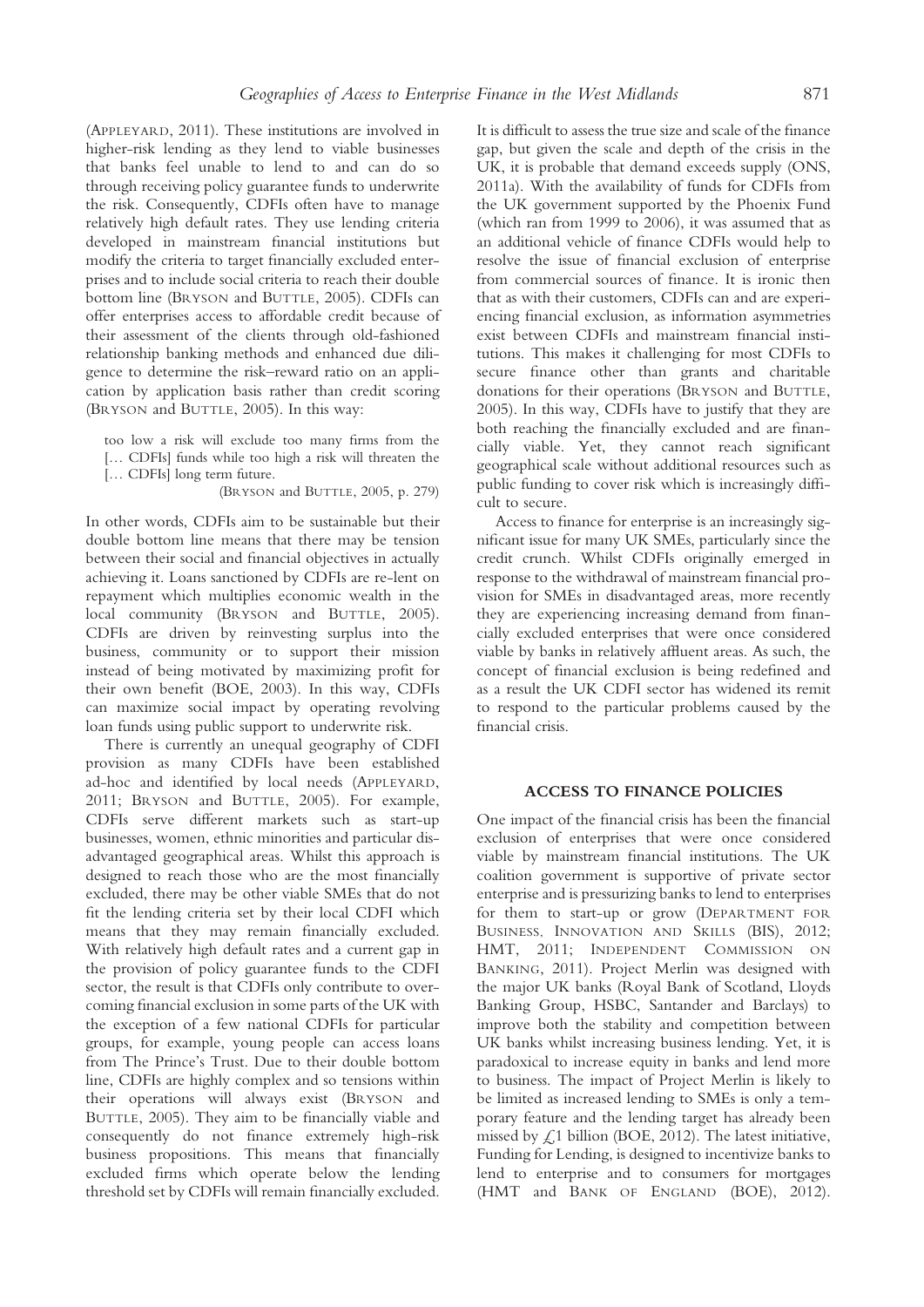Despite numerous government and bank pledges to provide credit to enterprise, many firms have yet to benefit from the availability of affordable bank lending (STEWART, 2012; TYLER, 2011; WINNETT, 2011). If the banks are not willing to lend to SMEs, CDFIs are well placed to act as a vehicle in which banks could lend just as in the United States under the guidance of a Community Reinvestment Act (CRA).

The CRA was introduced in the United States in 1977 to prevent racial discrimination and red-lining by mainstream banks in the housing mortgage market (APPLEYARD, 2011, AALBERS, 2009b; MARSHALL, 2004). However, the CRA has been blamed for the 2007 global financial crisis as it was assumed that it approved loans to subprime borrowers who are defined as having a poor credit history and low income (AALBERS, 2009b). AALBERS (2009a, 2009b) demonstrated that a more accurate definition of subprime is lending at higher interest rates regardless of income. Therefore, in fact, the CRA 'promote[d] fair lending to all borrowers' rather than inappropriate lending to those on a low income (AALBERS, 2009b, p. 350). A UK CRA similarly needs to promote financial inclusion, which is why CDFIs would be an effective vehicle for banks to support and meet the conditions of a CRA.

Another rationale for a UK CRA is the lack of coordinated and significant public sector funding for CDFIs. There are a number of schemes that support CDFI activities and that CDFIs may apply for which reflects the diversity of the sector, although only schemes for enterprise are outlined here. The Enterprise Finance Guarantee (EFG) is a loan guarantee scheme to facilitate lending to firms with an annual turnover of up to £,41 million seeking finance of between £,1000 and  $\angle$ ,1 million and includes start-up and existing businesses, SMEs and large firms (HMT, 2009, 2011). In addition, the Small Loans for Businesses (SLFB) offer up to £50 000 for small businesses through CDFIs (HM GOV-ERNMENT (HMG), 2008; HMT, 2009) and as many CDFIs are already providing this service they are well placed to adopt this scheme. The coalition government has replaced the Regional Development Agency (RDA) funding schemes with a highly competitive  $\mathcal{L}$  1.4 billion Regional Growth Fund (RGF) designed to support:

a fairer and more balanced economy – one that is not so dependent on a narrow range of economic sectors, is driven by private sector growth and has new business opportunities that are more evenly balanced across the country and between industries.

(HMG, 2010, p. 5)

In the first round of bidding for the RGF, almost 450 applications were received (BIS, 2011). The UK CDFI trade association, the Community Development Finance Association (CDFA), was successful in its application to create a  $\mathcal{L}$ ,60 million loan fund to lend to CDFIs in April 2011. However, by summer 2012 the

CDFA was yet to receive funding from the scheme. The 'Big Society Bank' known as the Big Society Capital Group is yet to be finalized but looks set to be a less viable option for CDFI support in that its key aim is to provide finance for civil society organizations (CABINET OFFICE, 2010).

Overall, the current UK CDFI funding situation is piecemeal and needs to be widened to include all sectors and geographic areas (including Scotland, Wales and Northern Ireland) and the conditions of each scheme make them exclusive rather than inclusive. The recent Breedon Report (BREEDON, 2012) proposed that government funding initiatives be simplified and welcomed more diverse non-bank forms of debt finance though CDFIs were not mentioned specifically. This strengthens the case for one UK national core fund for CDFIs and potential for a UK CRA. This would add clarity and consistency for SMEs wishing to access finance and CDFIs as without significant public policy support it is unlikely that CDFIs will become part of the longer-term financial landscape and a significant minority of SMEs will remain financially excluded.

#### METHODOLOGY

The paper explores the West Midlands region of the UK as it provides an example of how the dynamics of financial exclusion are changing within an area that was relatively economically depressed prior to the financial crisis and the impact that the crisis has had on CDFI activities. The UK's West Midlands region comprises the counties of the West Midlands, Shropshire, Staffordshire, Warwickshire, Worcestershire and Herefordshire. The West Midlands is suffering the effects of the financial crisis disproportionately compared with other UK regions due to its reliance on manufacturing and public sector employment (MARTIN, 2011) with over 9% of the population of the region unemployed compared with the UK average of 7% (ONS, 2011b). The West Midlands has an enterprise deficit in relation to other regions of the UK as the birth rate and growth of SMEs within the West Midlands is below the national average (ADVANTAGE WEST MIDLANDS (AWM), 2004; DELOITTE AND TOUCHE, 2002). DELOITTE AND TOUCHE (2002) found that the finance gap in West Midlands was significant and this was a key reason for lack of SME activity in the region. By 2009, access to finance remained a key issue (Memorandum from Fair Finance Consortium Ltd cited in HOUSE OF COMMONS WEST MIDLANDS REGIONAL COMMITTEE, 2009):

Financially excluded businesses are those that the banks don't want to be involved with. One interpretation of the current situation is that suddenly the bar has been raised and that there are now many more financially excluded businesses. The community finance sector,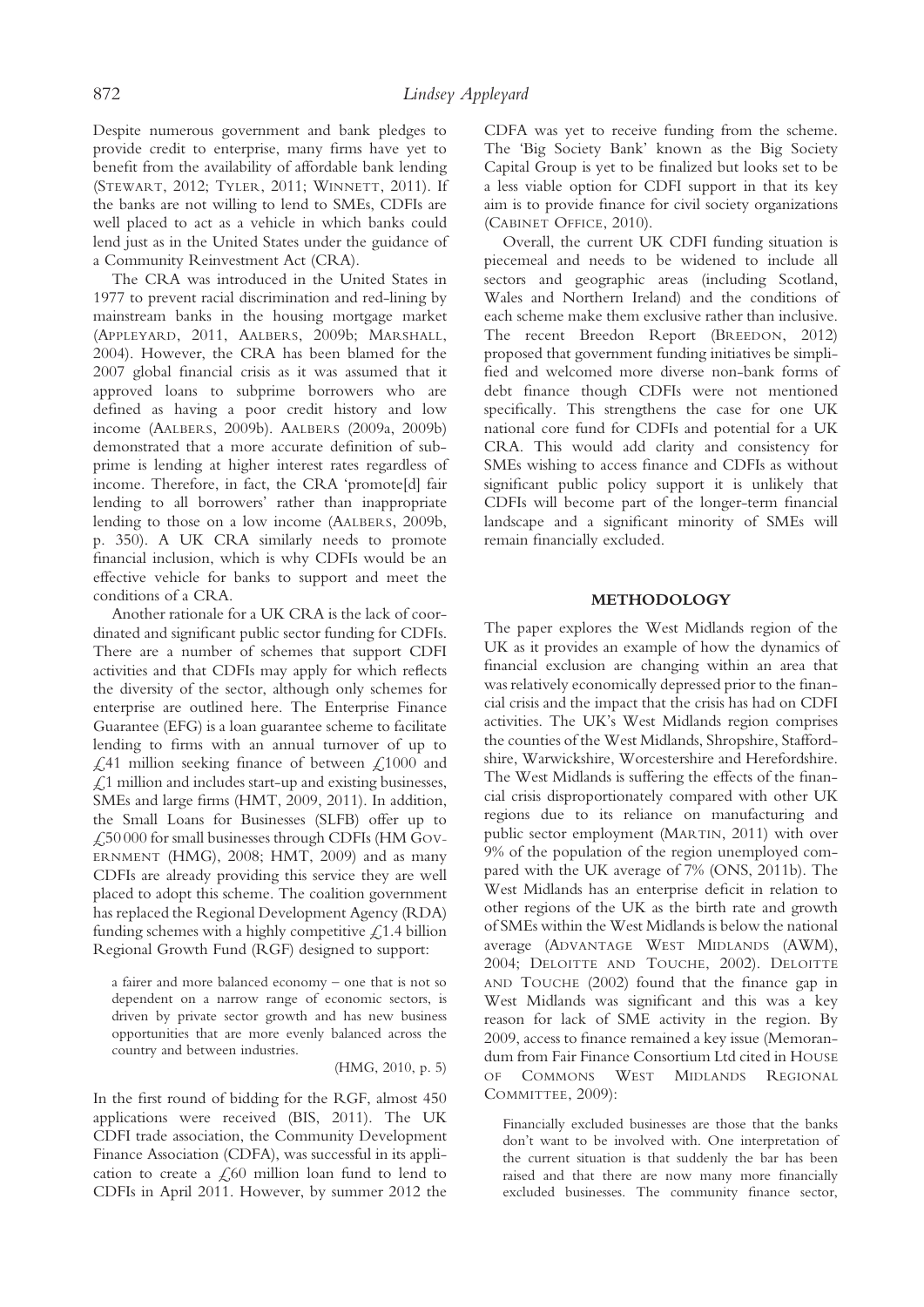arguably the one financial services sector that knows how to work with financially excluded businesses still seems excluded from being part of the solution.

(section 2.5)

The widening finance gap for SMEs, particularly in the West Midlands, extends the rationale for the UK CDFI sector given the strength of their knowledge of local markets and working with viable yet financially excluded firms.

This paper builds on empirical research undertaken between October 2005 and December 2009. This involved twenty-two interviews with key actors at UK CDFIs and within the UK CDFI sector which were transcribed fully and analysed using NVivo. The empirical research was also comprised of UK banks, five UK CDFIs, the CDFA and a number of active clients of one UK CDFI. The interview data consisted of information of the organizations' development, operations (including loan process) and strategy. These data were supplemented with the UK CDFA annual survey, UK policy reports plus regional policy documents and national press reports. Together these methods give greater credibility and robustness to the research. The next section will explore how CDFIs in the West Midlands region of the UK already provide part of the solution to the increasingly significant finance gap and the limitations of this without significant support.

#### FINANCIAL INCLUSION OF ENTERPRISE WITHIN THE WEST MIDLANDS

In the wake of the financial crisis, the concept of financial exclusion is being reconfigured by mainstream financial institutions reassessment of risk. Here the concept of financial exclusion is explored through CDFIs which are continually evolving to meet the shifting financially excluded enterprise markets.

The importance of West Midlands CDFIs is highlighted in the following statement:

[CDFIs] are important to the West Midlands both as a sector in their own right (as part of the broader social economy) and also in playing a key role in ensuring that

the economic growth and development of the region benefits all the population and areas. They can help to join up the economic, environmental and the social through their activities, provide new models for service delivery and underpin competitiveness and employment creation.

> (NEW ECONOMICS FOUNDATION (NEF) and NICHOLSON, 2003, p. 10)

From 1999 to March 2012, the West Midlands RDA, Advantage West Midlands (AWM), had been working with CDFIs in the whole region by identifying and bridging the finance gaps for SMEs and by coordinating financial resources in the West Midlands (AWM, 2004, p. 125). In 2005, AWM, with Barclays bank, supported the creation of a consortium of CDFIs and other loan providers in the West Midlands. In addition, it developed the Advantage Small Loan Programme (ASLP) and a follow-on Small Business Loans programme (September 2009–March 2011) which were designed pre-credit crunch to support further provision of region-wide access to finance for enterprise up to  $\angle 50000$  by supporting enterprise CDFIs and other loan providers to access capital and/or revenue for their operations and was designed to act as a follow on from the UK centralized Phoenix Fund (for more on the Phoenix Fund, see APPLEYARD, 2011).

The support from AWM enabled CDFIs and other loan providers located within the West Midlands to cover the entire region. There are currently six CDFIs and loan providers in the West Midlands operating in a variety of markets and serving both urban and rural populations (Table 1). In 2010, West Midlands CDFIs lent almost  $\sqrt{25}$  million to 260 microenterprises, SMEs and social enterprises (FAIR FINANCE CONSORTIUM, 2011). The average loan approved in 2010 was  $\angle$  (18544, which suggests that the market gap is for SME finance rather than micro-enterprise loans, which tend to be for smaller sums (FAIR FINANCE CONSORTIUM, 2011). The 2008–2010 figures show increasing demand for loan finance from West Midlands CDFIs. It has not been possible, however, to show figures for West Midlands CDFI loans outstanding or source West Midlands bank data. A case study of one West Midlands based CDFI, the Aston Reinvestment Trust (ART), will now be explored further to

Table 1. West Midlands community development finance institutions (CDFIs) and loan providers

| West Midlands CDFIs                                                                            | Type of loan <sup>a</sup> | Loan size                                                  | Geographic areas served                                                                                   |
|------------------------------------------------------------------------------------------------|---------------------------|------------------------------------------------------------|-----------------------------------------------------------------------------------------------------------|
| Aston Reinvestment Trust (ART)<br><b>Black Country Reinvestment Society (BCRS)</b>             | M, SE, SME<br>M, SME      | £,10000-50000<br>£,10000-50000                             | Birmingham and Solihull<br>Black Country and Staffordshire                                                |
| Coventry and Warwickshire Reinvestment<br>Trust (CWRT)                                         | M, P, SE, SME             | $\angle 500 - 50000$                                       | Coventry and Warwickshire                                                                                 |
| Impetus<br>Midlands Community Finance (MCF) Loans<br>Black Country Enterprise Loan Fund (BCEF) | M, SE, SME<br>D<br>M, SME | £,1000-50 000<br>$\angle 1000 - 10000$<br>$\angle 0-10000$ | Herefordshire, Worcestershire and Shropshire<br>Derbyshire and East Staffordshire<br><b>Black Country</b> |

Note: <sup>a</sup>M, microfinance; P, personal finance; SE, social enterprise; SME, small and medium-sized enterprise.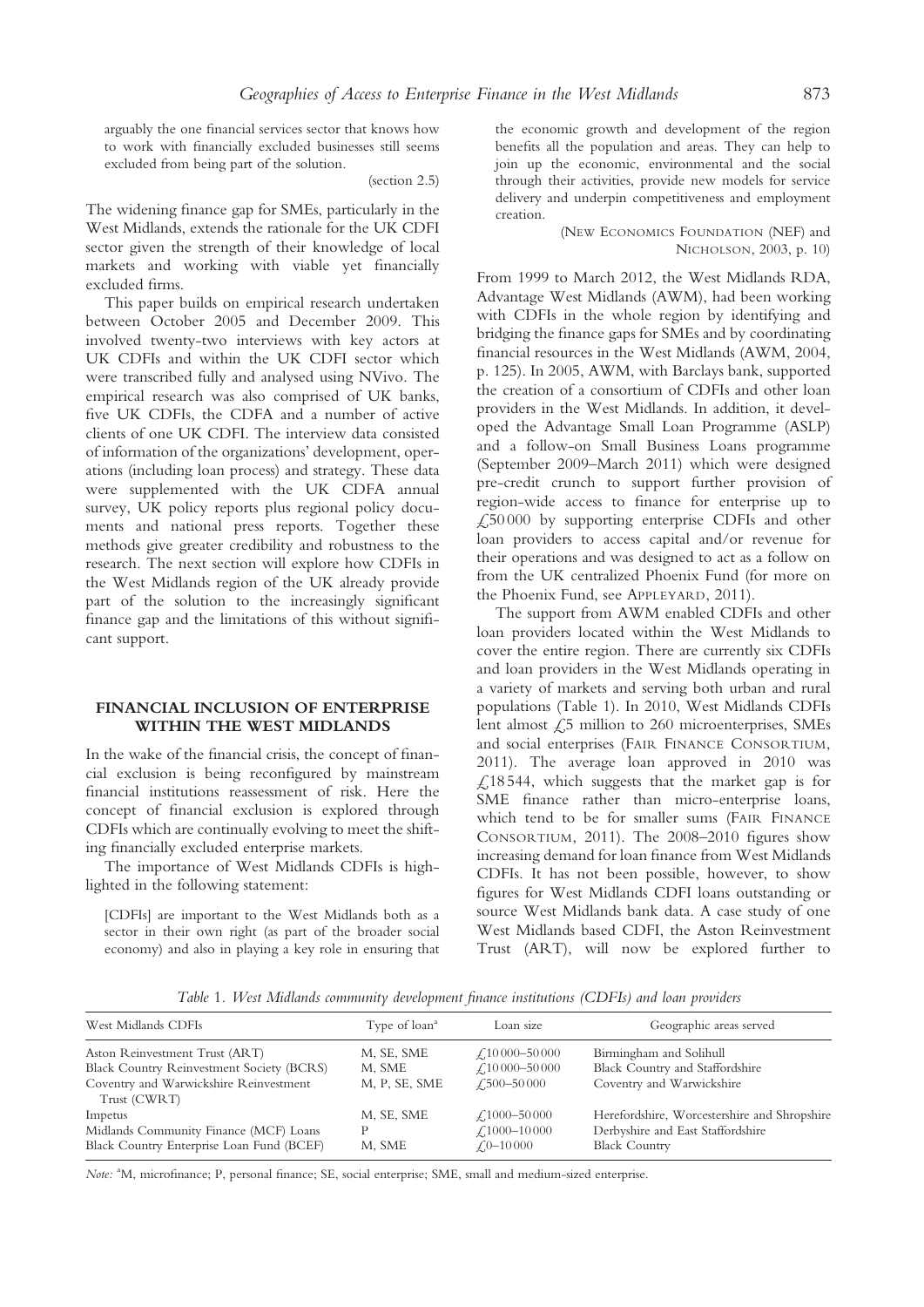contextualize the development and potential future of CDFIs within the ongoing financial crisis.

#### ASTON REINVESTMENT TRUST (ART)

ART was established in 1997 as an independent social financial institution to provide finance for enterprise; it operates in Birmingham which is the metropolitan hub of the West Midlands. The founders of ART influenced a new paradigm of social finance in the UK through the use of a revolving loan fund purely for enterprise in disadvantaged areas. ART inspired many others to imitate its model and it helped to persuade the Labour government to support UK CDFIs as part of its financial and social inclusion agenda. CDFIs were therefore seen as the 'new [policy] animal' to fill the niche left behind by mainstream finance in the UK (Chief Executive, UK CDFI, January 2006). In many ways ART was ahead of the rest of the CDFI sector as it was the first UK organization to use social investment raised from individuals which was to be invested locally in enterprise in Birmingham.

The core strategy of ART is:

to provide loans for viable small businesses and social enterprises…when banks are unable to help or have done all they can.

(ASTON REINVESTMENT TRUST (ART), 2006, p. 1)

ART's loan fund was launched in June 1997 after a sixyear period of consultation and development. ART operates a revolving loan fund, so as loans are sanctioned and repaid, the funds can then be recycled and lent on to other clients. ART provides finance for enterprise (microenterprise, SME and social enterprise) in Birmingham and Solihull having extended its geographic coverage over the years in line with policy demands from public sector funders. It initially provided loans to microenterprise and SMEs from  $\text{\textsterling,2000}$  to £40 000 and then moved on from April 2006 to provide loans in the SME market from  $\text{\emph{f}}$ ,10000 to £50000, targeting the whole of Birmingham and Solihull. This strategic decision was intended to shift ART away from deals below £10000 which had been high risk and not cost-effective, and in response to the changing market needs. It was originally envisaged that social enterprise loans would help to balance the risk of lending to small businesses. Yet social enterprise loans have been slow to materialize. The loan portfolio is divided into 15% of loans to social enterprise and 85% to loans for microenterprise and SMEs, which comprise 50% start-up and 50% existing businesses. Prior to the recent recession, ART had a bad debt rate of 22.6%, which was similar to the now defunct Small Firms Loan Guarantee Scheme (SFLG) default rate. This has now increased to 31% and remains within the limits of funders, but it reduces the ability of ART to relend loans that have been repaid

(ART, 2010). The imbalance in risk is mitigated with the use of policy guarantee funds to underwrite the higher risk in lending to businesses with a high social impact. The higher default rate may reflect evidence that banks are lending to SMEs with greater security and track record and many SMEs are struggling to survive in the current economic conditions (ONS, 2011a).

As ART was founded prior to the Phoenix Fund, funding for ART's initial capital was obtained through social investment (with a social return) from corporate, public and private investors. This investment was then used to leverage additional funds from banks, charitable foundations and trusts so that ART could build its portfolio and be independent of public funds. ART, however, also targeted policy guarantee funds to underwrite risk and made careful use of these at an early stage from the public sector. In this way, it aimed to move towards operational sustainability from the outset whilst recognizing the need for scale in its operations, policy guarantee funds for depth of reach in targeting underserved markets and in more challenging economic conditions such as at present:

right at the outset before a lot of other CDFIs got going, [we were] grounded in the principle of trying to move towards sustainability and the only way you could move towards sustainability was by lessening your requirement over time from the public sector.

(Steve Walker, Chief Executive, ART, January 2006)

ART, after expansion, has now reached a level of 90% operational sustainability. Funds obtained from the UK government's Phoenix Fund allowed ART (and other UK CDFIs) to fulfil their role within the sector and provide the market with alternative finance by increasing scale and reach, and enabled them to take on additional risk in their lending activity. By taking additional risk, ART has fulfilled its role in lending to underserved markets while remaining true to its mission of supporting local jobs for local people.

#### DEMAND FOR ENTERPRISE FINANCE DURING THE CREDIT CRUNCH

Since June 1997, ART has lent almost  $\mathcal{L}$ 10 million to over 530 businesses and created and/or preserved over 4200 jobs (ART, 2011). In 2010–2011 financial year, 55% of ART loans were to businesses under three years old, and 25% of loans were made to black and minority ethnic businesses (ART, 2011). Since the start of the credit crunch ART has seen increased demand for its services. Steve Walker, ART's Chief Executive, stated that:

There is very little profit in small business loans for the banks, so they tend to be cautious about offering them. The credit crunch has only accelerated a trend which started 20 years ago. A bank may consider a business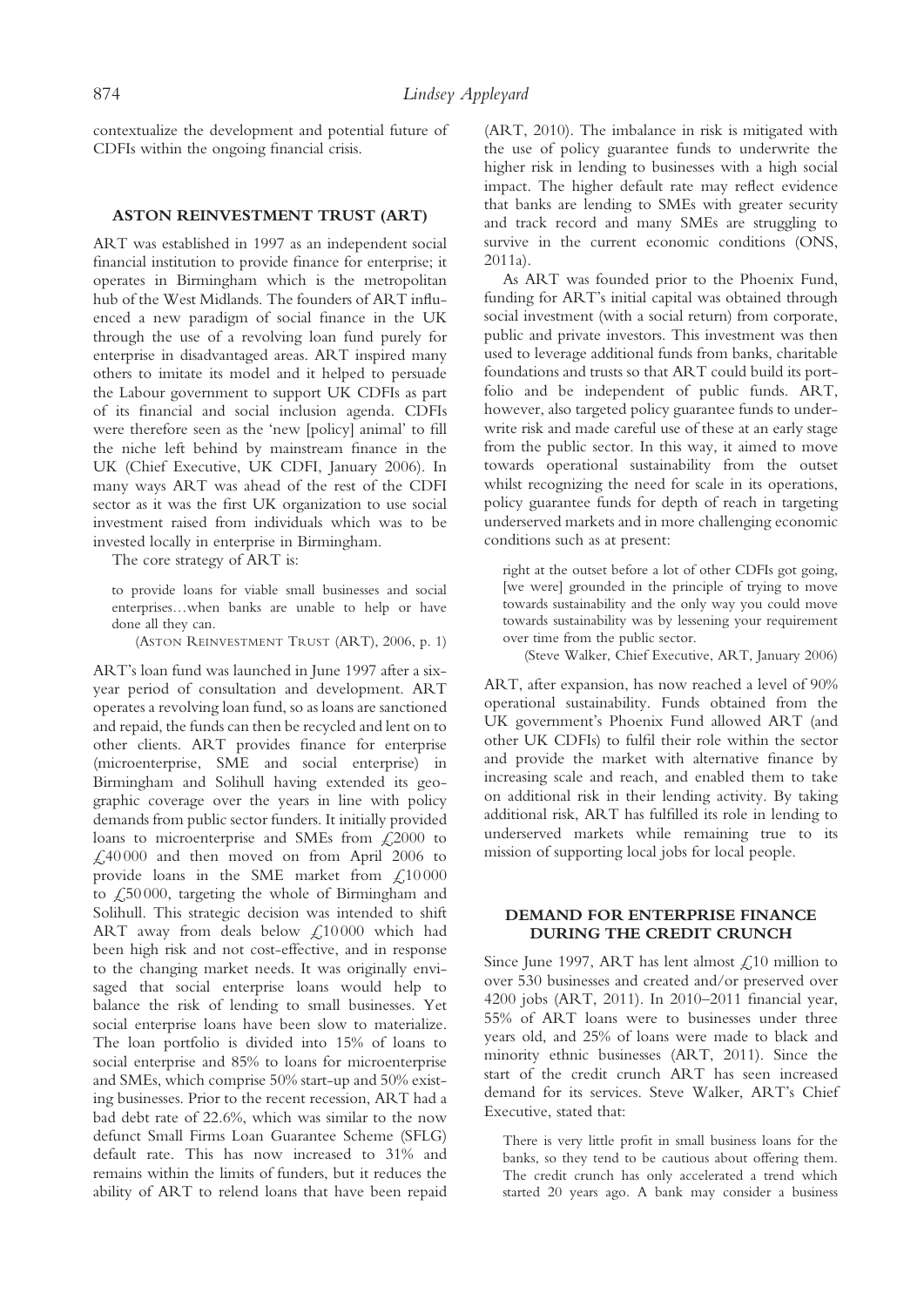'risky' because it has no trading history, or the owners want to change direction, or because the owner has insufficient assets to guarantee a loan.

(BIRMINGHAM POST, 2011, p. 18)

Therefore:

The vital question for the UK economy […] is if the banks aren't lending to small or even medium sized businesses and CDFIs lack the resources to step in, as our experience shows, who is going to fill the gap?.

(Steve Walker, Chief Executive, ART, December 2009)

The increase in demand for West Midlands CDFI loans is generally reflected across the UK CDFI sector (COM-MUNITY DEVELOPMENT FINANCE ASSOCIATION (CDFA), 2012a, 2012b). The CDFA (2012b) reported that the UK CDFI sector made  $\angle$ 23 million worth of loans to over 1500 enterprises during the 2011–2012 financial year. This is a marked increase on previous years even with the reduction in CDFI members. CDFA (2009) stated that since 2007 banks are unable to meet the increased demand for finance and as a result:

many CDFIs are coping with a substantial increase in enquiries and loan applications by customers who would have been served by banks when the economy was healthier.

(p. 4)

Many SMEs remain unaware of CDFI finance, which points to the need for a more cohesive movement (CDFA, 2012a; WHEATLEY, 2012):

I believe there is probably a lot more demand out there that ART could do but people don't know that ART exists […].

(Director, ART, January 2006)

Increasing demand for finance may reflect the maturity of the sector as it becomes established (BIS et al., 2010), but is more likely to reflect the current financial climate and inability of SMEs to access finance from banks. It appears that the credit crunch is seeing CDFIs serve customers that were once considered bankable when the economy was growing as more CDFIs are seeing greater numbers of viable enterprises and are able to secure their loans. Moreover, this increase may reflect the need for additional alternative sources of finance beyond conventional locations of geographic and social disadvantage:

to counter what are seen to be the regressive social effects of the cost of these market-based financial services […] to create a responsible, inclusive and diverse financial economy.

(LEYSHON et al., 2004, p. 638)

The majority of the UK's CDFIs were set up to encourage renewal in under-invested communities. Now, as the economic landscape is changing, CDFIs may no longer be seen as the lenders of last resort, but dynamic organizations which could provide a partial solution to an increasingly significant finance gap, if only they receive the appropriate investment.

This section has explored how West Midlands CDFIs and UK CDFIs are and could fill the widening finance gap further. The current credit crunch has shown how vital access to debt finance (particularly up to  $\text{\textsterling}50\,000$ ) is for SMEs at this time. UK CDFIs remain in a transition period in terms of strategy and funding. There is as yet no final decision regarding the way in which CDFIs will be funded in the longer term, if at all, despite the recognition that to achieve social outcomes, public or private subsidy is essential to underwrite risk as CDFIs are not sustainable without it (BIS et al., 2010). The UK coalition government has stated that:

backing enterprise by providing finance to those who struggle to get credit from mainstream lenders meets a vital need […] we are committed to helping the community finance sector flourish and grow.

(PRISK, 2010)

However, there is often a disconnection between rhetoric and actions as has been seen historically with the persistent finance gap for SMEs and the flurry of recent government initiatives that have so far failed to make a significant impact.

#### TIME FOR A UK COMMUNITY REINVESTMENT ACT (CRA)?

The introduction of a UK CRA and disclosure of banking activity would be a controversial move but perhaps a necessary one given the impact of the 2007 financial crisis and scale of exclusion in the UK (LEYSHON and THRIFT, 1995, p. 330; FRENCH et al., 2009; TYLER, 2011). The CRA cannot be viewed as 'a panacea for financial exclusion' due to the complex nature of financial exclusion in the UK (MARSHALL, 2004, p. 242). Yet without collaboration and cooperation from other financial institutions, under the regulation of a UK CRA it is unlikely that CDFIs will 'ever constitute a comprehensive and systematic tool for combating [financial] exclusion' (BRYSON and BUTTLE, 2005, p. 286). This is despite CDFIs showing that they have the potential to be an appropriate model for underserved markets.

A UK CRA would, first, force all banks to lend to SMEs as banks would refer those that were denied access to finance to CDFIs (who would then be responsible for the loan process in return for funding) as a UK CRA would divert bank funding which it would have lent to SMEs to CDFIs which would make extra resources available for CDFIs to cope with the additional geographical coverage, markets and risk beyond disadvantaged areas as the nature of financial exclusion changes. Second, a CRA would make banks lending more transparent and accountable for their activities.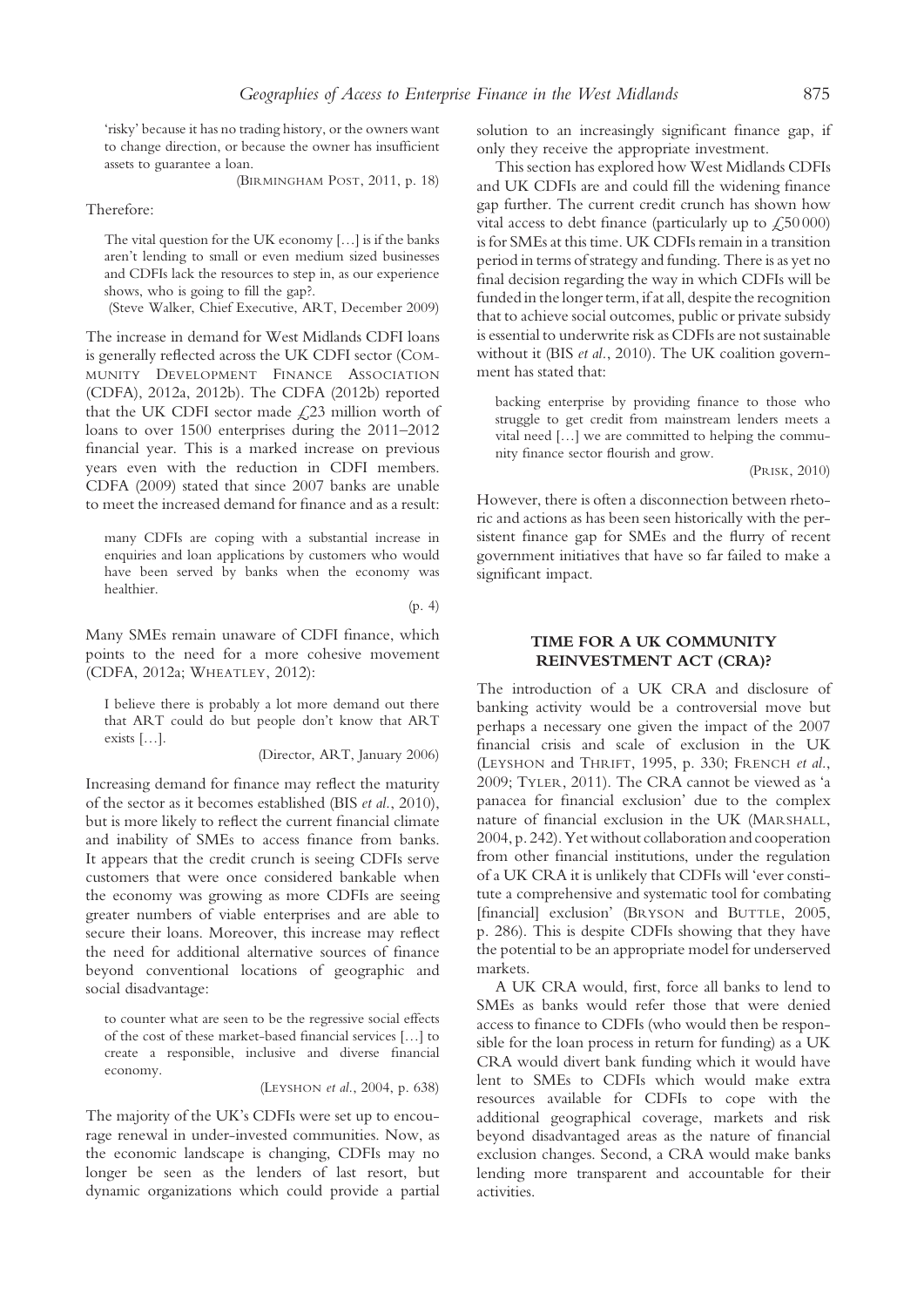Despite UK CDFIs actively responding to meet the (geographically uneven but largely) increased demand for finance in the current financial crisis, CDFIs have yet to receive 'coordinated government support' beyond the Phoenix Fund (AINSWORTH, 2009; CDFA, 2009, 2010, 2012b; NEF, 2009, p. 3). Current CDFI activities are restrained, which means that they have a relatively limited impact both in terms of financial inclusion and on the wider financial system. Many SMEs continue to be unaware of CDFI finance which points to the need for a more cohesive movement (CDFA, 2012a; WHEATLEY, 2012):

It's not always the easiest sector to understand and […] it's hard […] to get clear messages or policies because they are trying to address too many things.

(RDA Consultant, June 2006)

I think they need to work an awful lot harder about raising awareness and I think the CDFA need to be able to help but one of the limiting factors, of course, is there isn't a single brand, you know you have got these different CDFIs in the UK, they have all got different names haven't they? So it doesn't help at all.

(Director, CDFI, June 2006)

A CRA would follow suggestions made by the Breedon Report (BREEDON, 2012) that access to finance needs to be simplified as SMEs are often unaware or confused by the array of policy initiatives available.

The key issue here is if the banks are not lending, then CDFIs are willing to take on the risks the banks are not, but only with sufficient policy cover to cover the risk of default. A CRA would drive banks to support CDFI activities to lend to viable business propositions that could preserve and/or create jobs. CDFIs could provide a partial, legitimate solution to the financial exclusion of enterprise, though not without additional resources, greater geographical coverage and bank engagement.

#### **CONCLUSIONS**

This paper has explored the impact of the 2007 financial crisis on access to finance for enterprise in the UK. Whilst there is a literature surrounding the financial crisis on personal finance, access to enterprise finance has received less attention. In response, this paper explored how the credit crunch has exacerbated banks' unwillingness to lend to viable commercial and social enterprises thereby intensifying financial exclusion of enterprise in the UK and redefining the concept of financial exclusion in the process. In so doing, it has explored how an additional financial sector in the

form of CDFIs, which largely emerged in the 1990s to fill the finance gap created by bank withdrawal, have been well placed to serve a growing financially excluded market in the current financial crisis. One of the important findings of this paper has been that CDFIs are hybrid financial institutions due to their double bottom line and that a dichotomy between mainstream and alternative finance does not exist.

The paper has shown that the current economic crisis continues to form new geographies of financial exclusion, yet CDFIs have the potential to provide a partial solution to the increasingly significant finance gap. To do this, coordinated and appropriate support for additional alternative financial providers is essential in order to create a financially inclusive landscape. A core national fund to increase scale and geographical coverage of CDFIs is essential to create greater clarity in their mission, underwrite risk and increase awareness of additional sources of finance. While a UK CRA could increase the scale and impact of CDFIs, it could also make more SMEs financially included. Therefore, with greater cooperation between banks and CDFIs, greater even coverage across UK could be reached to add both social and economic value to the economy. Yet there is a divergence between political rhetoric, the solutions to bridge the finance gap and the scale of the issue.

The financial crisis has highlighted the extent and depth of the SME finance gap which existed prior to the crisis (DELOITTE AND TOUCHE, 2002) and since 2007 has continued to grow (BOE, 2012). Given that the UK coalition government is highly supportive of the private sector to provide employment, it may prove fruitful for them also to support additional financial providers for enterprise as a way of creating jobs and a cost-effective alternative to welfare payments. As this paper has demonstrated, UK CDFIs are providing a viable solution for financially excluded enterprises and could play a more significant role in contributing to future economic growth, but only with appropriate policy support. Moreover, further research and debate surrounding access to enterprise finance is an important narrative that needs to be explored further.

Acknowledgements – The author would like to thank both the Editors and the anonymous referees whose comments strengthened the paper considerably, and for the contributions of those who gave up their time to participate in this research funded by the Economic and Social Research Council (ESRC) CASE studentship award (Grant Number PTA-033-2004-00021). The usual disclaimers apply.

#### **REFERENCES**

AALBERS M. (2009a) Geographies of the financial crisis, Area 41(1), 34–42.

AALBERS M. (2009b) Why the Community Reinvestment Act cannot be blamed for the subprime crisis, City and Community 8(3), 346–350.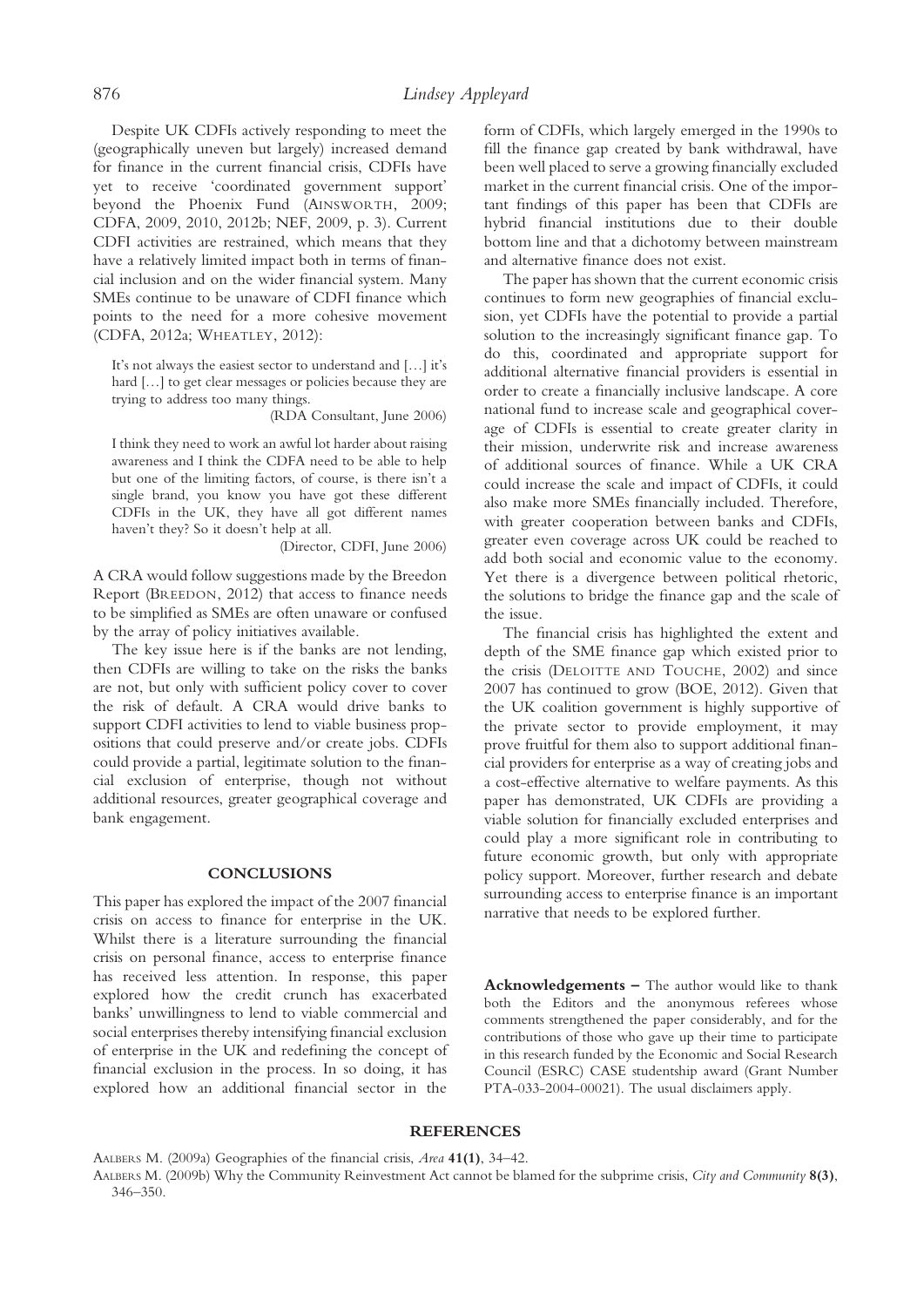- ADVANTAGE WEST MIDLANDS (AWM) (2004) OECD Local Entrepreneurship Reviews: West Midlands, United Kingdom. AWM, Birmingham.
- AINSWORTH D. (2009) Value of community development finance institution loans up by 50 per cent, Third Sector Online 3 December (available at: [http://www.thirdsector.co.uk/News/DailyBulletin/971834/Value-community-development](http://www.thirdsector.co.uk/News/DailyBulletin/971834/Value-community-development-finance-institution-loans-50-per-cent/3E6FA1E70ABD9CEDC88A9A2A0403128B/?DCMP=EMC-DailyBulletin)fi[nance-institution-loans-50-per-cent/3E6FA1E70ABD9CEDC88A9A2A0403128B/?DCMP=EMC-DailyBulletin\)](http://www.thirdsector.co.uk/News/DailyBulletin/971834/Value-community-development-finance-institution-loans-50-per-cent/3E6FA1E70ABD9CEDC88A9A2A0403128B/?DCMP=EMC-DailyBulletin).
- APPLEYARD L. (2011) Community development finance institutions (CDFIs): geographies of financial inclusion in the US and UK, Geoforum **42(2)**, 250-258.

ASTON REINVESTMENT TRUST (ART) (2006) Newsletter April. ART, Birmingham.

- ASTON REINVESTMENT TRUST (ART) (2010) Annual Report. ART, Birmingham (available at: [http://www.reinvest.co.uk/](http://www.reinvest.co.uk/files/AnnualReport%202010.pdf)files/ [AnnualReport%202010.pdf\)](http://www.reinvest.co.uk/files/AnnualReport%202010.pdf).
- ASTON REINVESTMENT TRUST (ART) (2011) Annual Report. ART, Birmingham (available at: [http://www.reinvest.co.uk/images/](http://www.reinvest.co.uk/images/art%202011%20annualreportfinal.pdf) [art%202011%20annualreport](http://www.reinvest.co.uk/images/art%202011%20annualreportfinal.pdf)final.pdf).

BANK OF ENGLAND (BOE) (2000) Finance for Small Businesses in Deprived Communities. BOE, London.

- BANK OF ENGLAND (BOE) (2003) The Financing of Social Enterprises: A Special Report by the Bank of England. BOE, London.
- BANK OF ENGLAND (BOE) (2010) Quarterly Bulletin 2010 Quarter 4. Volume 50, Number 4. BOE, London (available at: [http://www.](http://www.bankofengland.co.uk/publications/quarterlybulletin/qb1004.pdf) [bankofengland.co.uk/publications/quarterlybulletin/qb1004.pdf\)](http://www.bankofengland.co.uk/publications/quarterlybulletin/qb1004.pdf).
- BANK OF ENGLAND (BOE) (2012) Additional Data for Lending to UK Businesses, Including 'Project Merlin' Data. BOE, London (available at:<http://www.bankofengland.co.uk/publications/Pages/other/monetary/additionaldata.aspx>).
- BIRMINGHAM POST (2011) SME Handbook 2011: A Guide to Raising and Managing Finance for SMEs. Birmingham Post, Birmingham. BOLTON J. E. (1971) Report of the Committee of Inquiry on Small Firms. HMSO, London.
- BREEDON T. (2012) Boosting Finance for Business. Department for Industry, Business and Skills (BIS) London (available at: [http://](http://www.bis.gov.uk/assets/biscore/enterprise/docs/b/12-668-boosting-finance-options-for-business.pdf) [www.bis.gov.uk/assets/biscore/enterprise/docs/b/12-668-boosting-](http://www.bis.gov.uk/assets/biscore/enterprise/docs/b/12-668-boosting-finance-options-for-business.pdf)finance-options-for-business.pdf).
- BRYSON J. and BUTTLE M. (2005) Enabling inclusion through alternative discursive formations: the regional development of community development loan funds (CDLFs) in the United Kingdom, Service Industries Journal 25(2), 273–288.
- CABINET OFFICE (2010) Building the Big Society. Cabinet Office, London (available at: [http://www.cabinetof](http://www.cabinetoffice.gov.uk/sites/default/files/resources/building-big-society.pdf)fice.gov.uk/sites/ default/fi[les/resources/building-big-society.pdf\)](http://www.cabinetoffice.gov.uk/sites/default/files/resources/building-big-society.pdf).
- COMMUNITY DEVELOPMENT FINANCE ASSOCIATION (CDFA) (2009) Inside Out: The State of Community Development Finance. Weathering the Storm. CDFA, London (available at:<http://www.cdfa.org.uk>).
- COMMUNITY DEVELOPMENT FINANCE ASSOCIATION (CDFA) (2010) Inside Out: The State of Community Development Finance. CDFA, London (available at:<http://www.cdfa.org.uk/wp-content/uploads/2010/12/Inside-Out-20101.pdf>).
- COMMUNITY DEVELOPMENT FINANCE ASSOCIATION (CDFA) (2012a) Just Finance: Capitalising Communities, Strengthening Local Economies. A New Vision for Community Finance. CDFA, London (available at: [http://www.cdfa.org.uk/wp-content/uploads/2012/](http://www.cdfa.org.uk/wp-content/uploads/2012/01/JUST-Finance-ONLINE-VERSION.pdf) [01/JUST-Finance-ONLINE-VERSION.pdf](http://www.cdfa.org.uk/wp-content/uploads/2012/01/JUST-Finance-ONLINE-VERSION.pdf)).
- COMMUNITY DEVELOPMENT FINANCE ASSOCIATION (CDFA) (2012b) Inside Community Finance: Annual Survey of CDFIs in the UK. CDFA, London (available at: [http://www.cdfa.org.uk/about-cd](http://www.cdfa.org.uk/about-cdfis/state-of-cdfis-research)fis/state-of-cdfis-research).
- DELOITTE AND TOUCHE (2002) Access to Finance: Opportunities and Constraints for Business Development and Growth in the West Midlands. Deloitte and Touche for Advantage West Midlands (AWM), Birmingham.
- DEPARTMENT FOR BUSINESS, INNOVATION AND SKILLS (BIS) (2011) First Round of Bidding for Regional Growth Fund Comes to a Close. 25 January. BIS, London (available at: [https://nds.coi.gov.uk/content/detail.aspx?NewsAreaId=2&ReleaseID=](https://nds.coi.gov.uk/content/detail.aspx?NewsAreaId=2&ReleaseID=417607&SubjectId=2) [417607&SubjectId=2](https://nds.coi.gov.uk/content/detail.aspx?NewsAreaId=2&ReleaseID=417607&SubjectId=2)).
- DEPARTMENT FOR BUSINESS, INNOVATION AND SKILLS (BIS) (2012) SME Access to External Finance. Economics Paper Number 16. BIS, London (available at: [http://www.bis.gov.uk/assets/biscore/enterprise/docs/s/12-539-sme-access-external-](http://www.bis.gov.uk/assets/biscore/enterprise/docs/s/12-539-sme-access-external-finance.pdf)finance.pdf).
- DEPARTMENT FOR BUSINESS, INNOVATION AND SKILLS (BIS), CABINET OFFICE AND GHK (2010) The National Evaluation of Community Development Finance Institutions (CDFIs): An Action-Orientated Summary for the Sector. GHK, Birmingham (available at: [http://](http://www.bis.gov.uk/assets/biscore/enterprise/docs/n/10-1019-national-evaluation-community-development-finance-institutions.doc) [www.bis.gov.uk/assets/biscore/enterprise/docs/n/10-1019-national-evaluation-community-development-](http://www.bis.gov.uk/assets/biscore/enterprise/docs/n/10-1019-national-evaluation-community-development-finance-institutions.doc)finance[institutions.doc](http://www.bis.gov.uk/assets/biscore/enterprise/docs/n/10-1019-national-evaluation-community-development-finance-institutions.doc)).
- DYMSKI G. (2005) Financial globalization, social exclusion and financial crisis, International Review of Applied Economics 19(4), 439–457.
- DYMSKI G. (2009) Afterword: Mortgage markets and the urban problematic in the global transition, International Journal of Urban and Regional Research 33(2), 427–442.
- ECONOMIST (2009) Small business, big problem: it is harder for smaller firms to raise money: the state can help a bit, The Economist 10 December (available at: [http://www.economist.com/node/15065739\)](http://www.economist.com/node/15065739).
- ECONOMIST (2010) Never ending story: getting banks to step up loans for businesses, The Economist 29 July (available at: [http://](http://www.economist.com/node/16693862?story_id=16693862) [www.economist.com/node/16693862?story\\_id=16693862](http://www.economist.com/node/16693862?story_id=16693862)).
- FAIR FINANCE CONSORTIUM (2011) Fair Finance Consortium loans advanced 2008–2010. Personal email correspondence with Andrew Baker, 27 January 2011.
- FRENCH S., LEYSHON A. and THRIFT N. (2009) A very geographical crisis: the making and breaking of the 2007–2008 financial crisis, Cambridge Journal of Regions, Economy and Society 2(2), 287–302.
- FULLER D. and JONAS A. E. G. (2003) Alternative financial spaces, in LEYSHON A., LEE R. and WILLIAMS C. C. (Eds) Alternative Economic Spaces, pp. 55–73. Sage, London.
- HALLSWORTH A. G. and SKINNER F. (2008) Visibly in trouble: Northern Rock, a post-mortem on a financial crisis, Area 40(2), 278–283.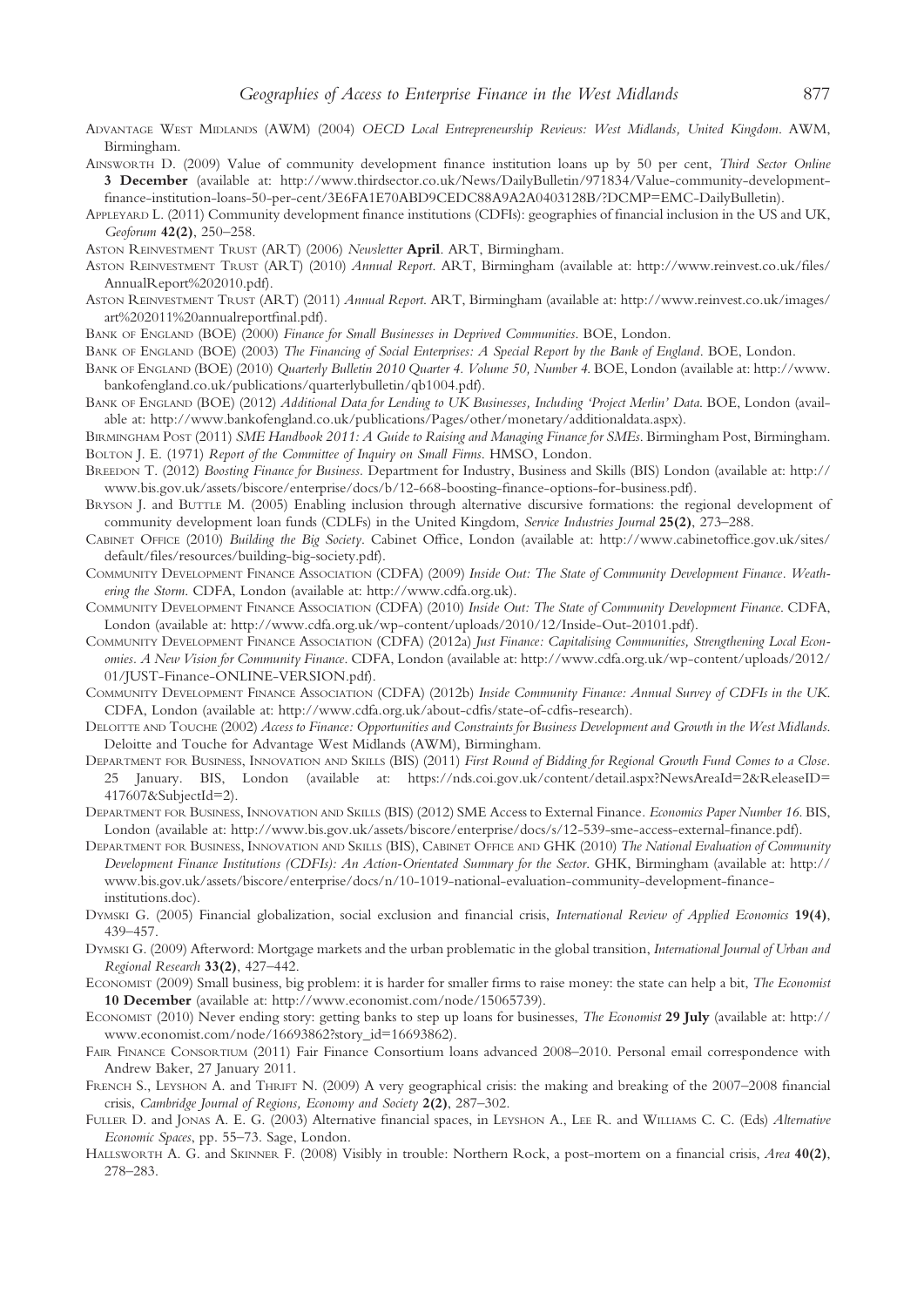### 878 Lindsey Appleyard

- HM GOVERNMENT (HMG) (2008) Solutions for Business: Supporting Success. Department for Business. Enterprise and Regulatory Reform (BERR), London (available at: [http://www.berr.gov.uk/](http://www.berr.gov.uk/files/file50698.pdf)files/file50698.pdf).
- HM GOVERNMENT (HMG) (2010) Local Growth: Realising Every Place's Potential. Department for Business, Innovation and Skills. (BIS), London (available at:<http://www.bis.gov.uk/assets/biscore/regional/docs/l/cm7961-local-growth-white-paper.pdf>).
- HM TREASURY (HMT) (2009) Pre-Budget Report. Securing the Recovery: Growth and Opportunity. HMT, London (available at: <http://webarchive.nationalarchives.gov.uk> and [http://www.hm-treasury.gov.uk/prebud\\_pbr09\\_press01.htm](http://www.hm-treasury.gov.uk/prebud_pbr09_press01.htm)).
- HM TREASURY (HMT) (2011) Autumn Statement 2011. Cm 8231. HMT, London (available at: [http://cdn.hm-treasury.gov.uk/](http://cdn.hm-treasury.gov.uk/autumn_statement.pdf) [autumn\\_statement.pdf\)](http://cdn.hm-treasury.gov.uk/autumn_statement.pdf).
- HM TREASURY (HMT) and BANK OF ENGLAND (BOE) (2012) The Funding for Lending Scheme. HMT and BOE, London (available at: [http://www.bankofengland.co.uk/markets/Documents/explanatory\\_note](http://www.bankofengland.co.uk/markets/Documents/explanatory_notefls120713.pdf)fls120713.pdf).
- HM TREASURY (HMT) and DEPARTMENT FOR BUSINESS, INNOVATION AND SKILLS (BIS) (2010) Financing a Private Sector Recovery. Cm 7923. HMT and BIS, London.
- HOUSE OF COMMONS WEST MIDLANDS REGIONAL COMMITTEE (2009) The Impact of the Current Economic and Financial Situation on Businesses in the West Midlands Region (available at: [http://www.publications.parliament.uk/pa/cm200809/cmselect/](http://www.publications.parliament.uk/pa/cm200809/cmselect/cmwestmid/409/409we04.htm) [cmwestmid/409/409we04.htm\)](http://www.publications.parliament.uk/pa/cm200809/cmselect/cmwestmid/409/409we04.htm).
- INDEPENDENT COMMISSION ON BANKING (2011) Final Report: Recommendations (available at: [http://bankingcommission.](http://bankingcommission.independent.gov.uk) [independent.gov.uk\)](http://bankingcommission.independent.gov.uk).
- LANGLEY P. (2008) The Everyday Life of Global Finance: Saving and Borrowing in Anglo-America. Oxford University Press, Oxford.
- LEE R., CLARK G. L., POLLARD J. and LEYSHON A. (2009) The remit of financial geography before and after the crisis, Journal of Economic Geography 9(5), 723–747.
- LEYSHON A. (2009) Financial exclusion in Kitchin R. and Thrift N. (Eds). International Encyclopaedia of Human Geography, Vol. 4, pp. 153–158. Elsevier, Oxford.
- LEYSHON A., BURTON D., KNIGHTS D., ALTEROFF C. and SIGNORETTA P. (2004) Ecologies of retail financial services: understanding the persistence of door-to-door credit and insurance providers, Environment and Planning A 36, 625–645.

LEYSHON A. and THRIFT N. (1994) Access to financial services and financial infrastructure withdrawal: problems and policies, Area 26(3), 268–275.

- LEYSHON A. and THRIFT N. (1995) Geographies of financial exclusion: financial abandonment in Britain and the United States. Transactions of the IBG, 20(3), 312–341.
- LEYSHON A. and THRIFT N. (1999) Lists come alive: electronic systems of knowledge and the rise of credit-scoring in retail banking, Economy and Society 28(3), 434-466.
- MACMILLAN H. (1931) Committee On Finance and Industry Report. HMSO, London.
- MARSHALL J. N. (2004) Financial institutions in disadvantaged areas: a comparative analysis of policies encouraging financial inclusion in Britain and the United States, Environment and Planning A 36, 241–261.
- MARTIN R. (2011) The local geographies of the financial crisis: from the housing bubble to economic recession and beyond, Journal of Economic Geography 11(4), 587–618.
- MAYO E., FISHER T. CONATY P., DOLING J. and MULLINEUX A. (1998) Small is Bankable: Community Reinvestment in the UK. Joseph Rowntree Foundation, York.
- NATIONAL STRATEGY FOR NEIGHBOURHOOD RENEWAL (NSFNR) (1999) Policy Action Team 3: Enterprise and Social Exclusion. NSFNR, HM Treasury, London.
- NEW ECONOMICS FOUNDATION (NEF) (2009) IOUK New Economics Foundation. NEF, London.
- NEW ECONOMICS FOUNDATION (NEF) and NICHOLSON B (2003) Analysis of the Need and Demand for Development Funding of CDFIs in the West Midlands. NEF, Advantage West Midlands, Birmingham.
- OFFICE OF NATIONAL STATISTICS (ONS) (2011a) Access to Finance 2007 and 2010. ONS, London (available at: [http://www.ons.gov.](http://www.ons.gov.uk/ons/rel/fi/access-to-finance/2007-and-2010/stb-access-to-finance.html) uk/ons/rel/fi/access-to-fi[nance/2007-and-2010/stb-access-to-](http://www.ons.gov.uk/ons/rel/fi/access-to-finance/2007-and-2010/stb-access-to-finance.html)finance.html).
- OFFICE OF NATIONAL STATISTICS (ONS) (2011b) Regional Profiles: Summary West Midlands. ONS, London (available at: [http://www.](http://www.ons.gov.uk/ons/rel/regional-trends/regional-trends/no–43–2011-edition/regional-profiles—summary—west-midlands.html) [ons.gov.uk/ons/rel/regional-trends/regional-trends/no](http://www.ons.gov.uk/ons/rel/regional-trends/regional-trends/no–43–2011-edition/regional-profiles—summary—west-midlands.html)–43–2011-edition/regional-profiles—summary—west-midlands. [html\)](http://www.ons.gov.uk/ons/rel/regional-trends/regional-trends/no–43–2011-edition/regional-profiles—summary—west-midlands.html).
- PIMLOTT D. (2009) Lending to business continues to fall, Financial Times 25 August (available at: [http://www.ft.com/cms/s/0/](http://www.ft.com/cms/s/0/789dc252-9154-11de-879d-00144feabdc0.html?nclick_check=1) [789dc252-9154-11de-879d-00144feabdc0.html?nclick\\_check=1](http://www.ft.com/cms/s/0/789dc252-9154-11de-879d-00144feabdc0.html?nclick_check=1)).
- POLLARD J. and SAMERS M. (2007) Islamic banking and finance: postcolonial political economy and the decentring of economic geography, Transactions of the Institute of British Geographers, 32(3), 313–330.
- PRISK M. (2010) Reforms to the Enterprise Guarantee Scheme. Paper presented at the Community Development Finance Association Conference, London, UK, 13 December 2012 (available at: [http://www.bis.gov.uk/news/speeches/mark-prisk-reform](http://www.bis.gov.uk/news/speeches/mark-prisk-reform-enterprise-finance-guarantee-scheme)enterprise-fi[nance-guarantee-scheme](http://www.bis.gov.uk/news/speeches/mark-prisk-reform-enterprise-finance-guarantee-scheme)).
- RADCLIFFE C. J. (1959) Report of the Committee of the Monetary System. HMSO, London.
- SEAGER A. (2009) Small businesses call for more bank lending to help recovery, The Guardian 10 November (available at: [http://](http://www.guardian.co.uk/business/2009/nov/09/small-business-credit-problems) [www.guardian.co.uk/business/2009/nov/09/small-business-credit-problems\)](http://www.guardian.co.uk/business/2009/nov/09/small-business-credit-problems).

SIDAWAY J. (2008) Guest Editorial: Subprime crisis: American crisis or human crisis?, Environment and Planning D 26(2), 195–198. SMITH D. (2010) Banks may be laughing, even if customers can't, The Sunday Times 8 August, Business, 7.

- STEWART H. (2012) The banks that like to say 'no', The Guardian 3 May Business Economics Blog (available at: [http://www.](http://www.guardian.co.uk/business/economics-blog/2012/may/02/banks-busineses-credit-drought-lending) [guardian.co.uk/business/economics-blog/2012/may/02/banks-busineses-credit-drought-lending\)](http://www.guardian.co.uk/business/economics-blog/2012/may/02/banks-busineses-credit-drought-lending).
- STOREY D. J. (1994) Understanding the Small Business Sector. Thomson Learning, London.